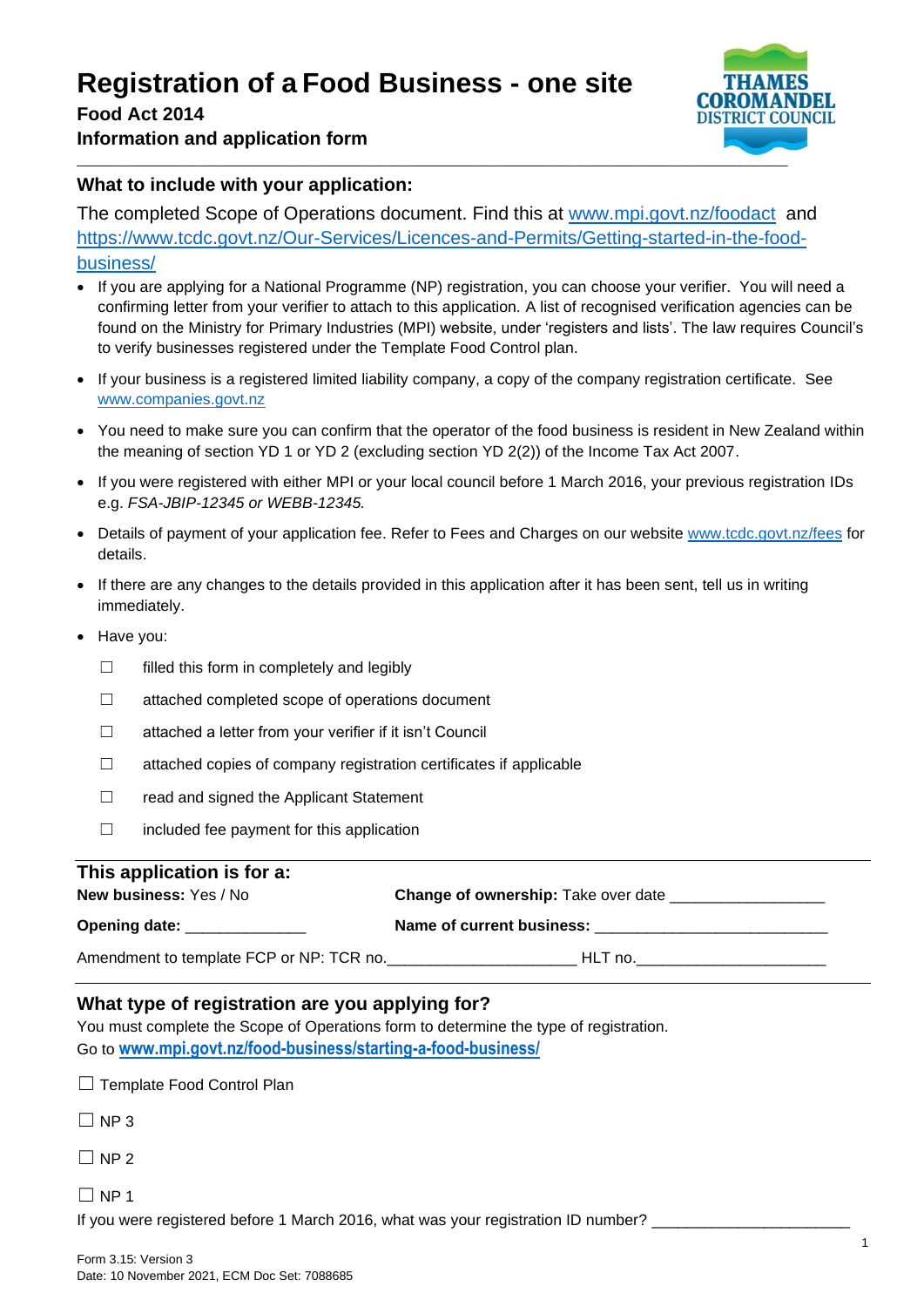### **Who will be doing your verification?**

- ☐ Thames-Coromandel District Council (for template Food Control Plans) *By choosing TCDC as your Verification Agency, you agree to the terms and conditions set out in Schedule 1*
- ☐ Thames-Coromandel District Council (for National Programme) *You must have received confirmation that TCDC will verify your business before choosing this option. By choosing TCDC as your Verification Agency, you agree to the terms and conditions set out in Schedule 1*
- $\Box$  Other verifier (name):

*I have attached a confirmation letter from my Verification Agency*

| <b>Business details:</b>                                                                     |                                                                                                              |              |
|----------------------------------------------------------------------------------------------|--------------------------------------------------------------------------------------------------------------|--------------|
| <b>Legal Name(s) of Operator</b><br>(e.g. registered company,<br>partnership or individual): |                                                                                                              |              |
| <b>NZ Business</b><br>Number:                                                                |                                                                                                              |              |
| ⊔                                                                                            | attach a copy of the company name registration from the New Zealand Companies office (www.companies.govt.nz) |              |
| <b>Trading Name, if any</b><br>(i.e. 'Trading as'):                                          |                                                                                                              |              |
| Same as legal name above<br>□                                                                |                                                                                                              |              |
| Are you a mobile trader:                                                                     | Yes $\Box$                                                                                                   | No $\square$ |
| Vehicle registration:                                                                        |                                                                                                              |              |
| Make and model:                                                                              |                                                                                                              |              |

### **Business Address and Contact Details**

You must provide this information to be registered. If the address is a dwellinghouse, you may ask that the address is withheld from the public register by ticking the box below.

| <b>Postal Address</b>              |                                                             | <b>Premises Address</b> |                                                                                                          |
|------------------------------------|-------------------------------------------------------------|-------------------------|----------------------------------------------------------------------------------------------------------|
| Address:                           |                                                             | Address:                |                                                                                                          |
| Town/City:                         |                                                             | Town/City:              |                                                                                                          |
| Postcode:                          |                                                             | Postcode:               |                                                                                                          |
| Country:                           |                                                             | Country:                |                                                                                                          |
| withheld from the public register. | This address is a private dwellinghouse and I wish it to be |                         | $\Box$ This address is a private dwellinghouse and I wish it to be<br>withheld from the public register. |

## **Contact Person Details**

The contact person details entered below will be used for communications, such as sending approval documents and renewal reminders.

| Mobile Ph:                           | <b>Contact Ph:</b>                              |  |
|--------------------------------------|-------------------------------------------------|--|
| <b>Email</b><br>Address*:            |                                                 |  |
| Operator day-to-day<br>Manager name: | Operator day-to-day<br><b>Manager position:</b> |  |

*\*By entering an email address you consent to being sent information and notifications electronically, if required.*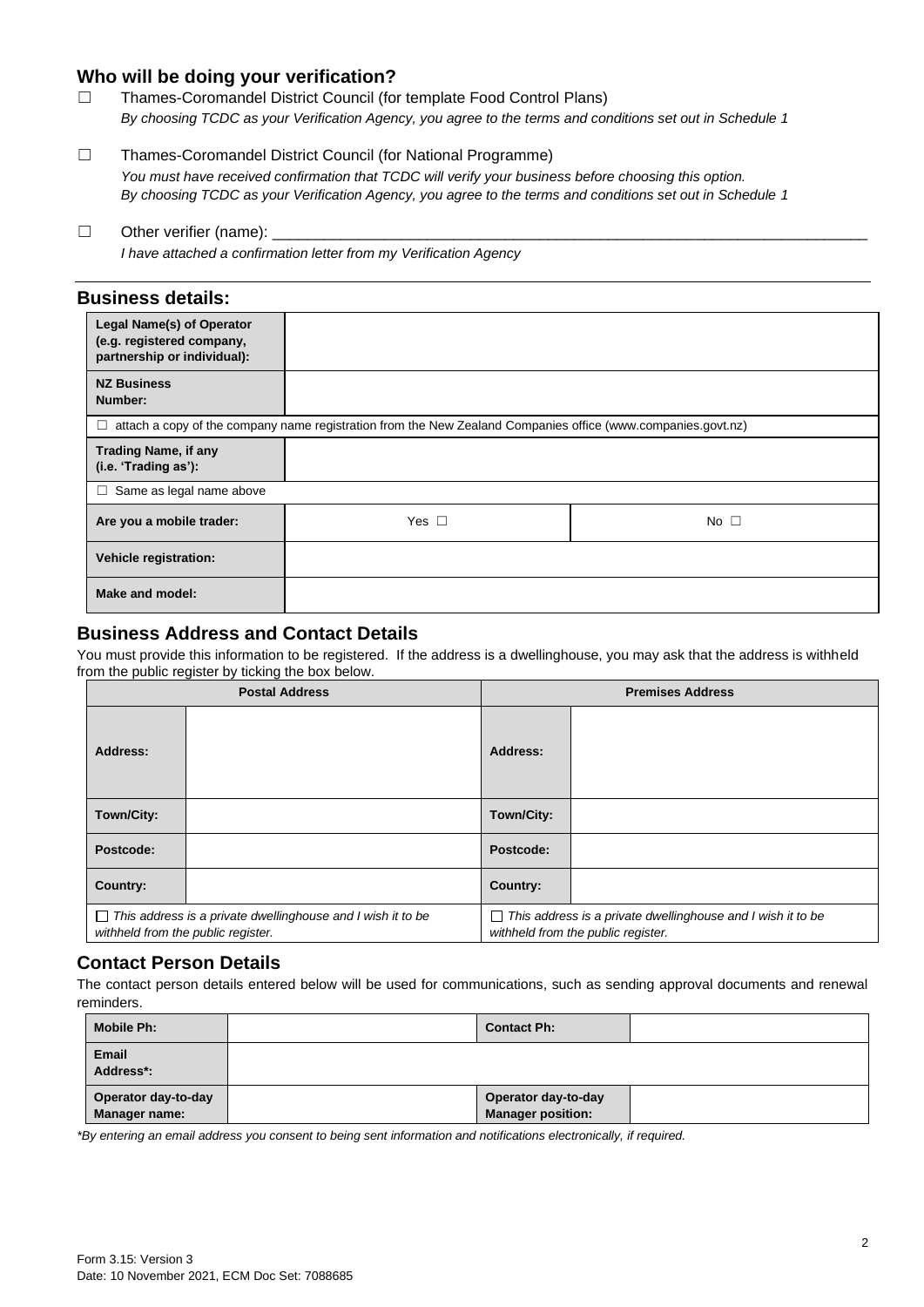# **Applicant Statement**

### **I confirm that:**

- 1) I am authorised to make this application as the operator or a person with legal authority to act on behalf of the operator; and
- 2) The information supplied in this application is truthful and accurate to the best of my knowledge and belief; and
- 3) The operator is resident in New Zealand within the meaning of section YD 1 or YD 2 (excluding section YD 2(2)) of the Income Tax Act 2007; and
- 4) Every operator of the food business is able to comply with the requirements of the Food Act 2014.
- 5) I have read and agree to the terms and conditions attached (and where applicable).

| Name:      | Job Title: |  |
|------------|------------|--|
| Signature: | Date:      |  |

# **Collection of Information**

### **Collection of Personal Information**

Pursuant to Principle 3 of the Privacy Act 1993, we advise that:

- This information is being collected for the purpose of registration under the Food Act 2014; and
- The agency that will collect and hold the information is the Thames-Coromandel District Council, Private Bag 1001, Thames 3540; and
- Some of the information collected will be displayed on a public register; and
- The collection of information is authorised under section 53 or section 83 of the Food Act 2014, which ever applies. The provision of this information is necessary in order to process an application for registration under either section 53 or section 83; and
- The supply of this information is voluntary; and
- Failure to provide the requested information is likely to result in a return of this application form to the applicant, and may ultimately result in a refusal to register, in accordance with section 54 and 57 or section 84 and 87, of the Food Act 2014, which ever applies; and
- Under Principles 6 and 7 of the Privacy Act 1993, you have the right of access to, and correction of, any personal information that you have provided.

#### **Collection of Official Information**

- All information provided to Thames-Coromandel District Council is official information and may be subject to a request made under the Official Information Act 1982.
- If a request is made under that Act for information you have provided in this application, Thames-Coromandel District Council must consider any such request in accordance with its obligations under the Official Information Act 1982 and any other applicable legislation.

### **Schedule 1: Food Business verification terms and conditions**

Thames-Coromandel District Council (Council) is a registration authority under the Food Act 2014 (the Act) for food control plans (FCPs) and food businesses subject to a national programme (NPs).

The Ministry for Primary Industries (MPI) has appointed Council a verifier under the Act to verify businesses subject to the FCPs and NPs.

Under the Act, any appropriately recognised agency or person can verify a business operating under a NP. The following terms and conditions apply to food businesses which have agreed with Council to act as their verifier.

## **Verification**

- 1. Council will conduct its verification function under the Act and the Food Regulations 2015 (the Regulations).
- 2. Council will obtain all evidence which in its discretion allows it to consider whether or not a food business complies with the FCP or NP and with the relevant provisions of the Act and Regulations.
- 3. The nature and extent of Council's procedures and processes may vary according to the type of business, risk assessment, and previous compliance history. Council will focus on what is most important for the food safety at each type of business.
- 4. At the end of the verification, Council will provide the food business with an outcome report for each verification topic covered. The possible outcomes will be detailed in the report.
- 5. If any issues are discovered, Council will agree with the food business on a plan to address those issues, including setting reasonable timeframes, and the timing of the next verification visit.
- 6. Council will provide MPI with a report of the outcome of the verification visit.